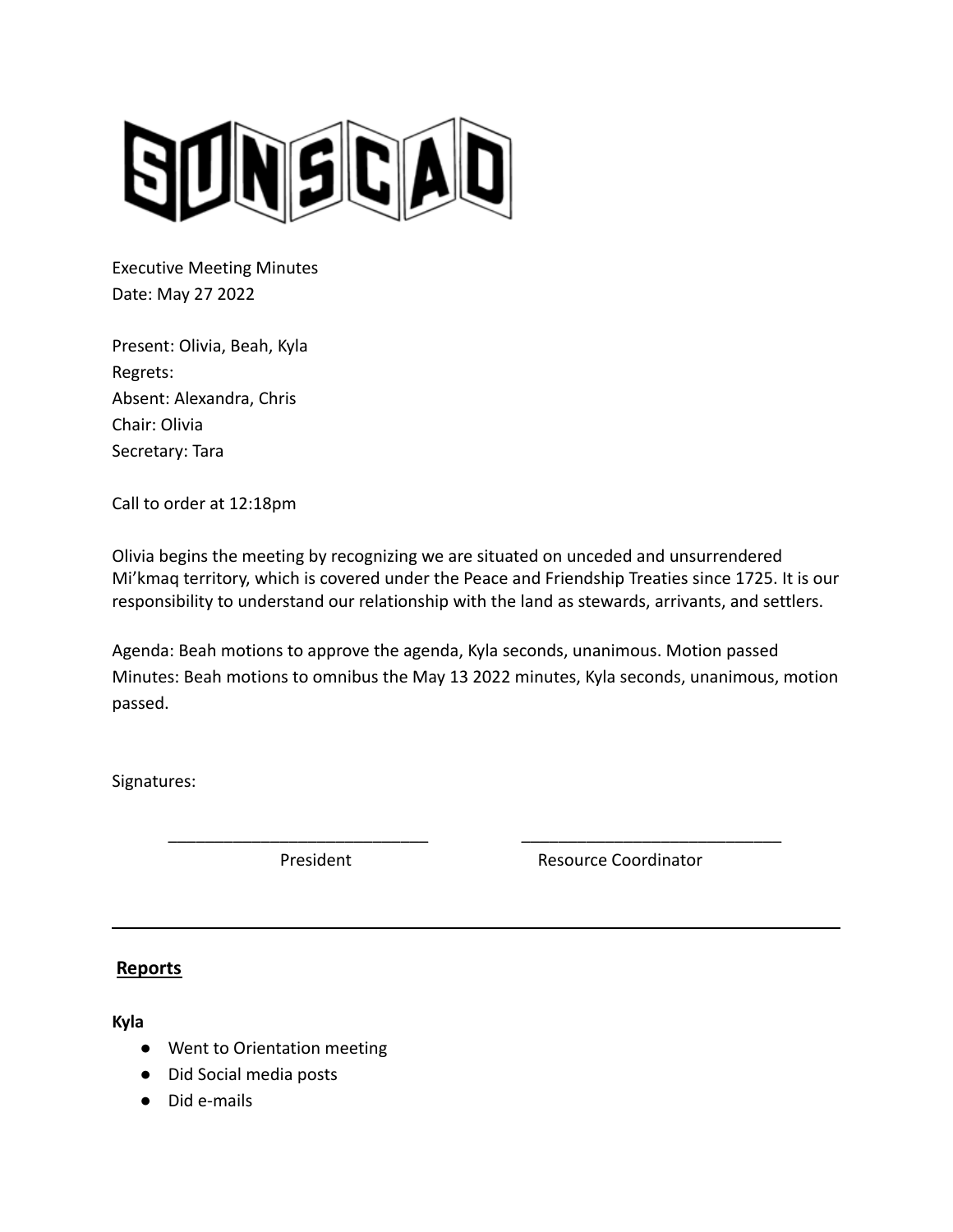- Met with Beah and Olivia regarding splitting the external / internal position duties between them
- Went to a Teaching and Learning Committee meeting
- Contacted the Art Bar to figure out what the situation is regarding the use of that space

# **Beah**

- Met with Kyla and Olivia regarding splitting the external / internal position duties between them
- E-mails

# **Olivia**

- Met with Ratish, Charisma, Alumni President, Tara,
- Met with Department of Education/Student Learning
- Went to Sexual Violence Committee meeting
- Worked on Code of Conduct draft
- Made contract for Designer position

# **Signing Authority**

● Kyla motions to remove Elizabeth Graham from both SUNSCAD bank accounts, Beah seconds, unanimous, motion passed

# **SUNSCAD Designer**

- Received 5 submissions and am doing the interviews today, Mon and Tues to hopefully hire by Wed next week.
- Olivia will share the contract with the other exec for their review

## **Buying Biodegradable Cutlery for Kitchenette Area**

● Tabled until next meeting when Chis may be present.

## **Per Diem**

- Discussion occurred regarding increasing the per diem from \$30 to \$50 due to inflation and the conferences being very long (12 hours).
- Olivia motions to temporarily raise the \$30 per diem to \$50 for the upcoming Skills workshop with the intention of updating the bylaws at the earliest opportunity, Beah seconds, unanimous, motion passed

## **Capital Purchases**